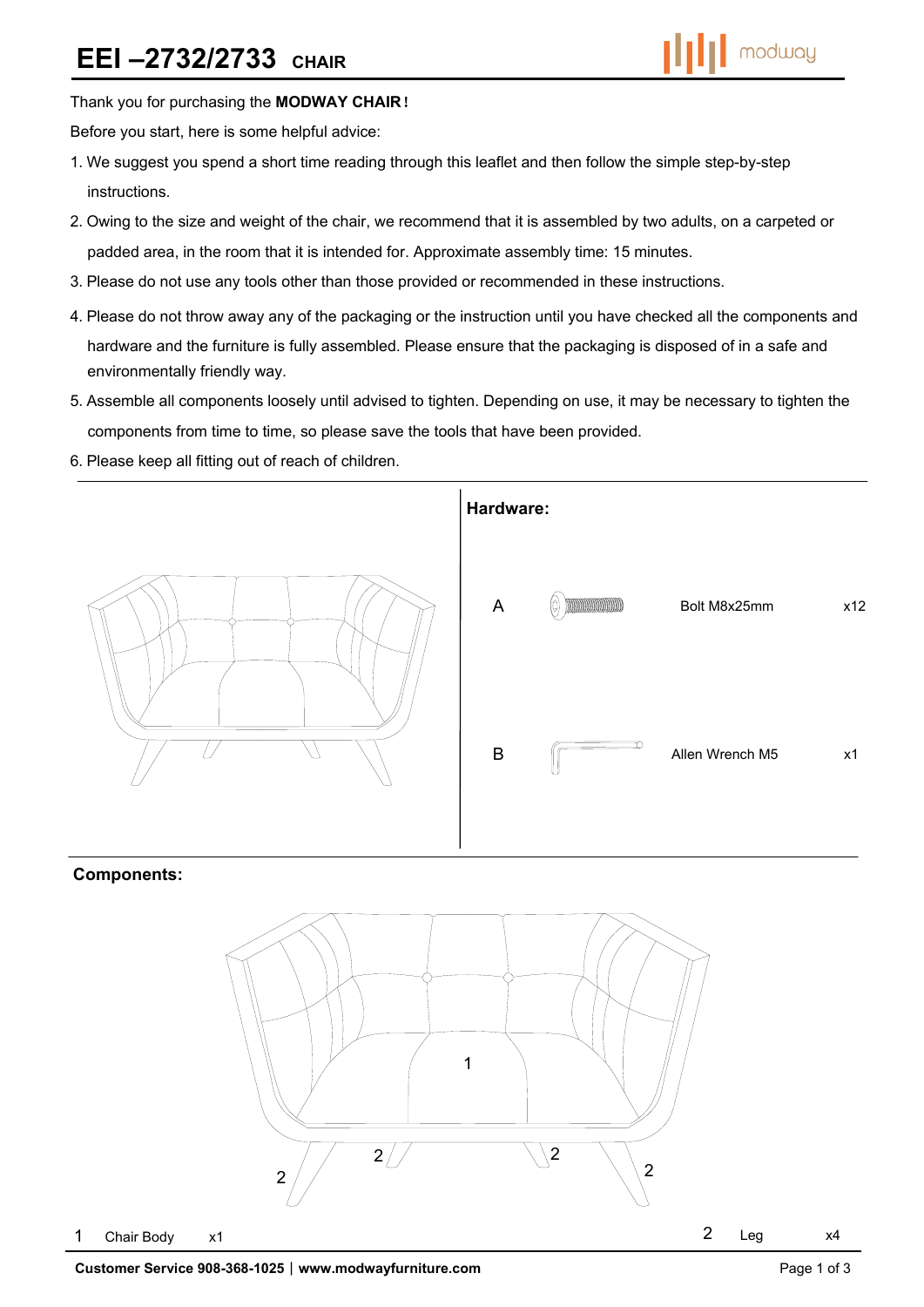## **EEI –2732/2733 CHAIR**



## **STEP 1:**

Please find the package of 4 pieces of **Leg (2)** on the top of chair seat.

Take out 4 pieces of **Leg (2)** and hardware from the package as shown.



#### **STEP 2:**

 $\bigcirc$ 

Put **Chair Body (1)** upside down on a carpeted or padded surface.

Make the position for assembling **Legs(2)** fully visible.

Place 4 pieces of **Leg (2)** to the bottom of **Chair Body (1)**.

Attach by using 12 pieces of **Bolts (A)** as shown.

Use **Allen Wrench (B)** to tighten **Bolts (A)** clockwise until secure.



Hardware & Tools required